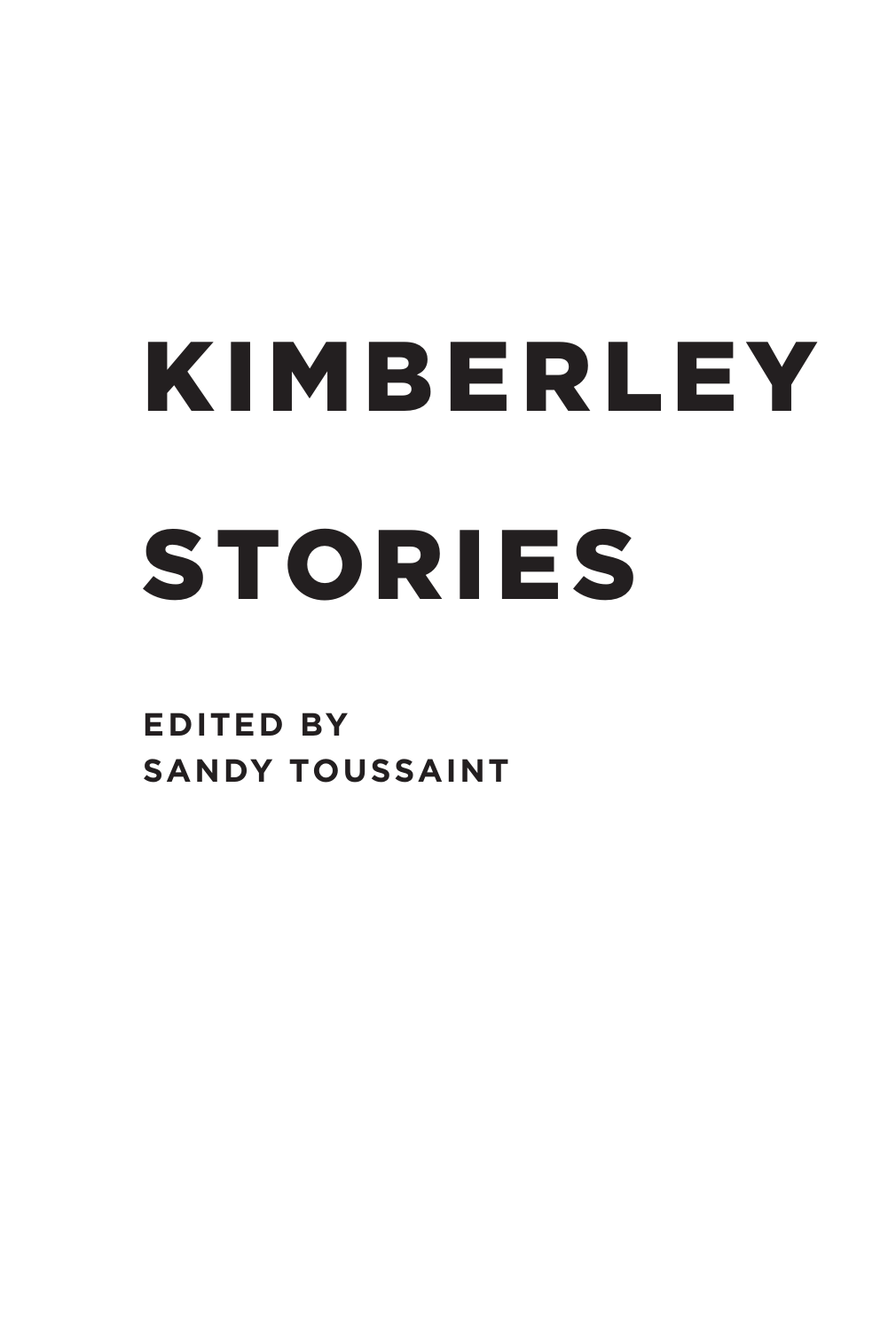First published 2012 by FREMANTLE PRESS 25 Quarry Street, Fremantle 6160 (PO Box 158, North Fremantle 6159) Western Australia www.fremantlepress.com.au

Copyright © Sandy Toussaint, 2012

The moral rights of the authors have been asserted.

This book is copyright. Apart from any fair dealing for the purpose of private study, research, criticism or review, as permitted under the Copyright Act, no part may be reproduced by any process without written permission. Enquiries should be made to the publisher.

Consultant editor Georgia Richter Cover design Ally Crimp Printed by Everbest Printing Company, China Map by Chris Crook, Country Cartographics

National Library of Australia Cataloguing-in-Publication entry

Kimberley Stories / edited by Sandy Toussaint 1st ed. 9781921888823 (pbk) Other authors/contributors: Toussaint, Sandy.

#### A823.4



Government of Western Australia<br>Department of Culture and the Arts







Publication of this title was assisted by the Commonwealth Government through the Australia Council, its arts funding and advisory body. The publisher also gratefully acknowledges the assistance of the Kimberley Society.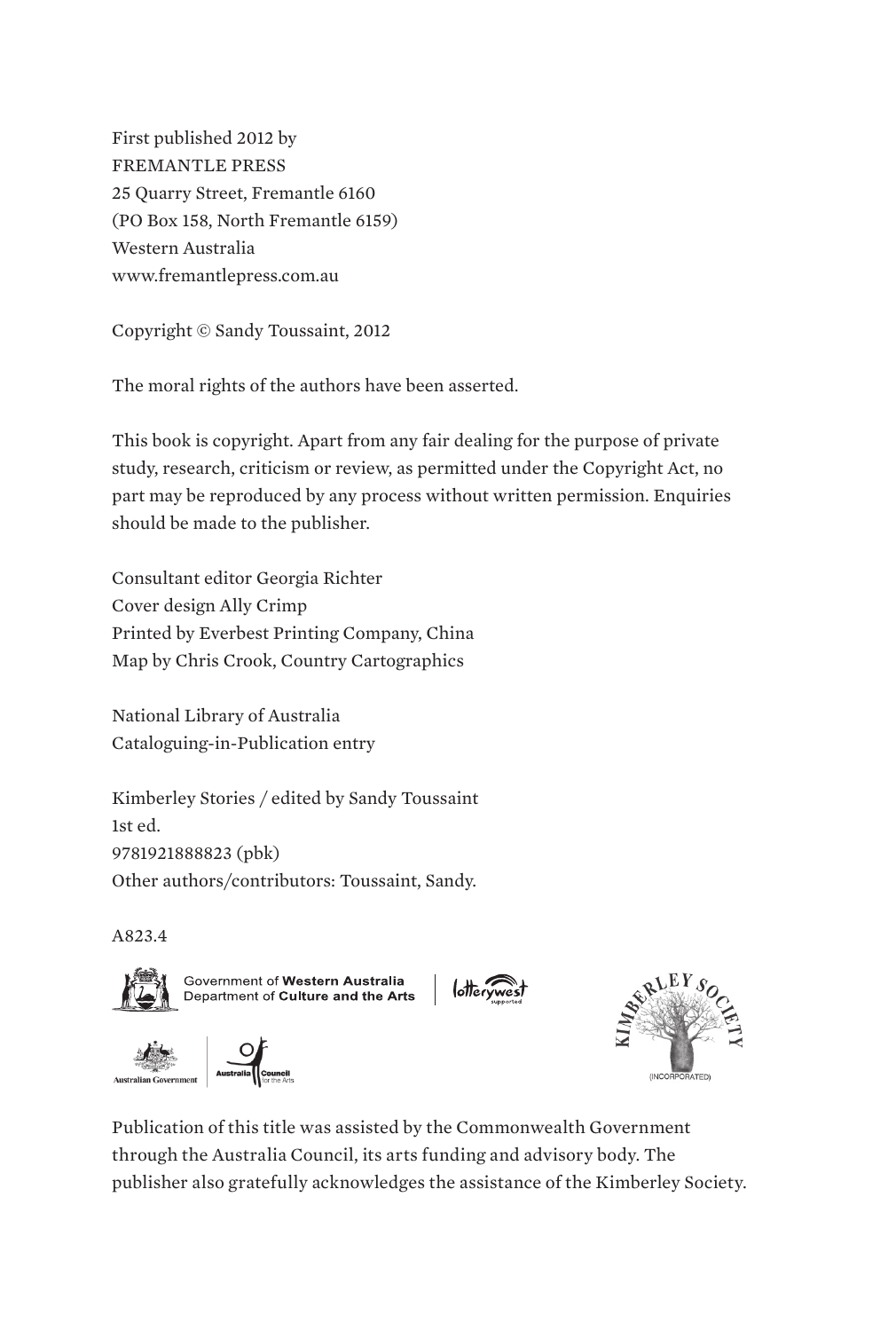# K IMBERLEY **STORIES**

**EDITED BY SANDY TOUSSAINT**

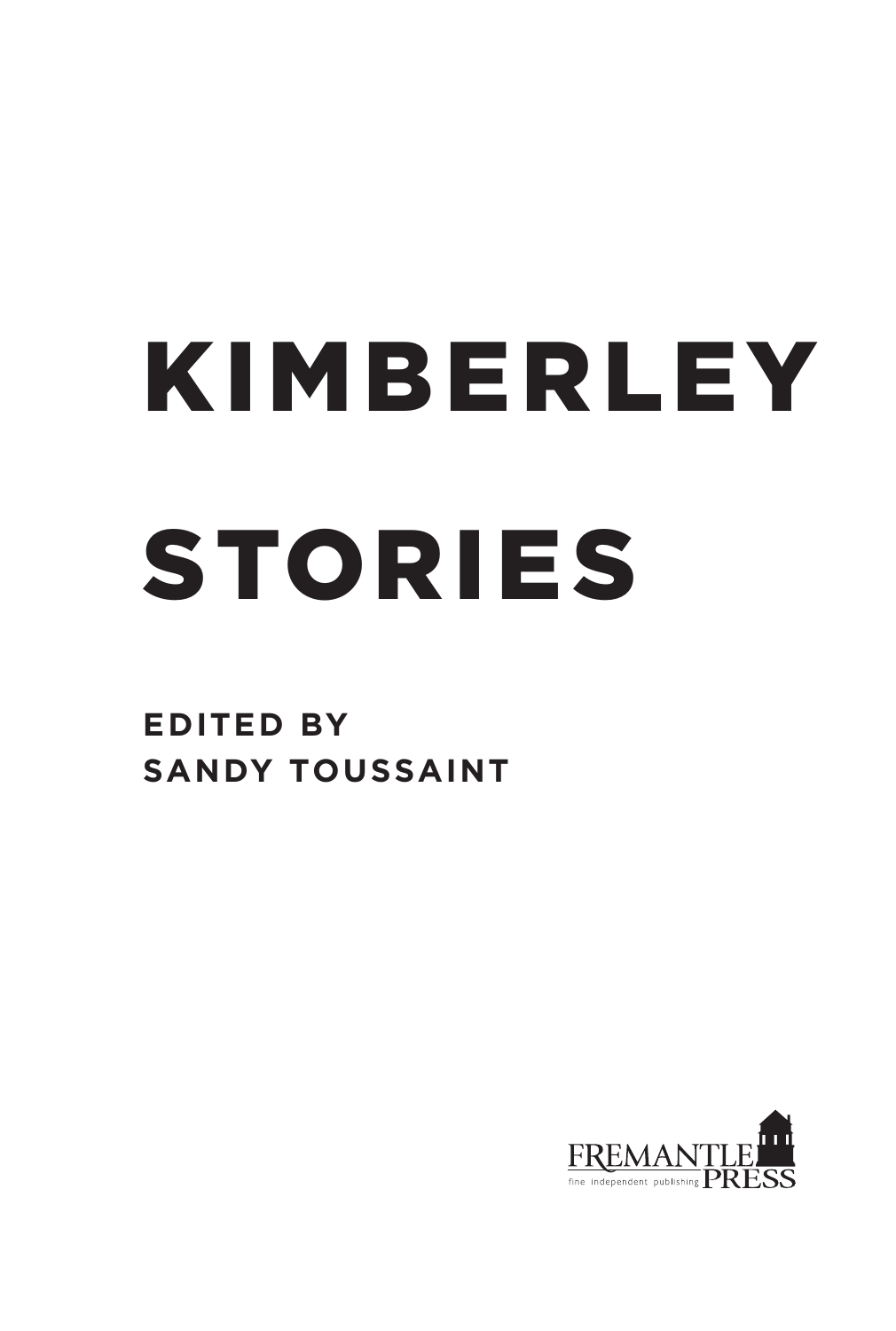## **Contents**

| <b>Connections to Kimberley places, persons and nature</b>   |  |
|--------------------------------------------------------------|--|
| Arriving, departing, and never quite leaving - Kate Auty18   |  |
|                                                              |  |
|                                                              |  |
| 'Just leave it. It's good the way it is.' - Bonita Mason  44 |  |
| Colour in the face of time - Stephen Scourfield57            |  |
|                                                              |  |
| Sacred earth and ancestral gifts - Pat Mamanyjun Torres 74   |  |
|                                                              |  |
|                                                              |  |
|                                                              |  |
|                                                              |  |
| Hong Kong to Fitzroy Crossing: the road less                 |  |
| travelled to a familiar place - Donna Bing-Ying Mak 108      |  |
|                                                              |  |
| Jandamarra in translation - Steve Hawke 121                  |  |
|                                                              |  |
| By your students you'll be taught - Andrew Burke 142         |  |
|                                                              |  |
|                                                              |  |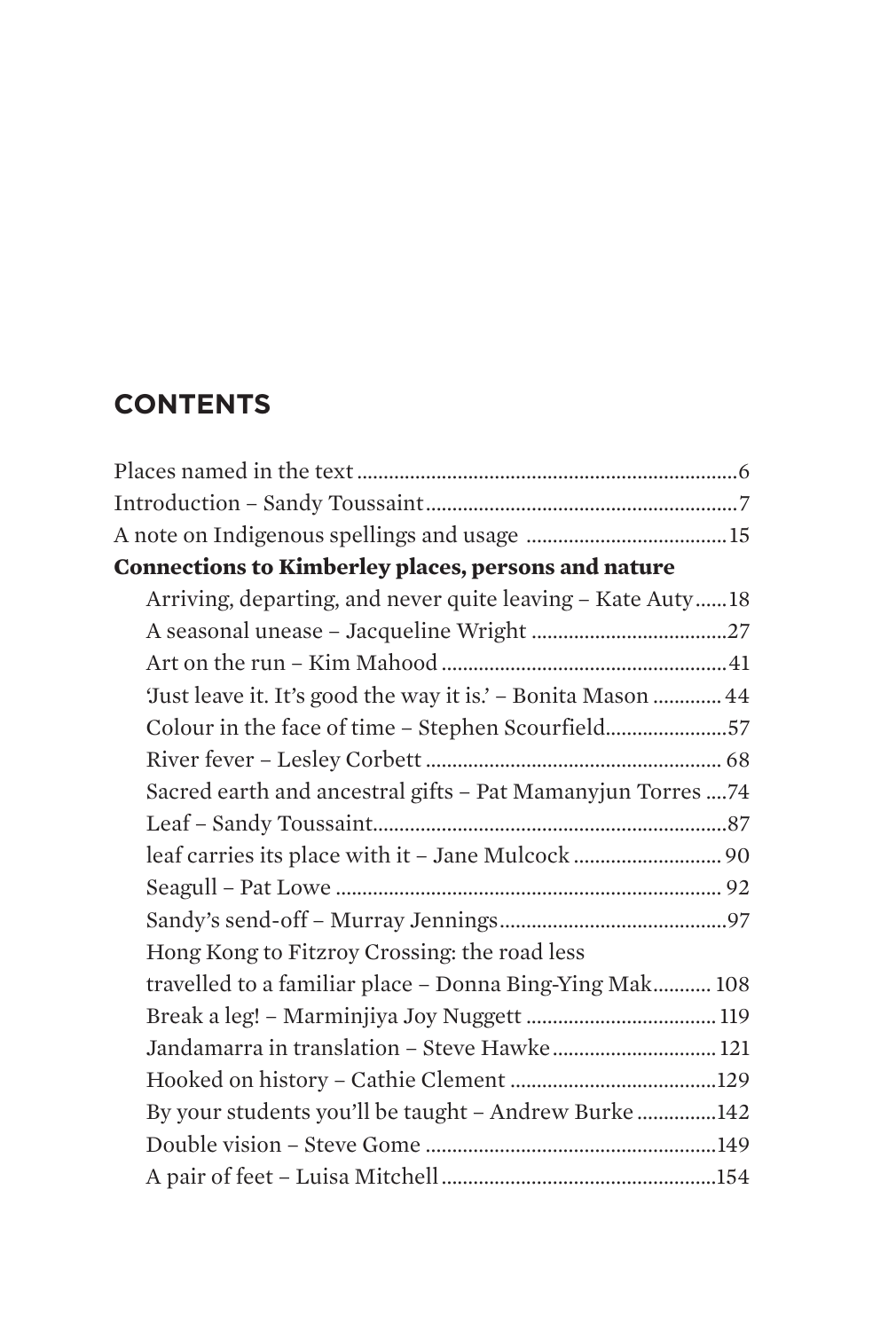### **Lyrics, poetry, and a play-ful extract**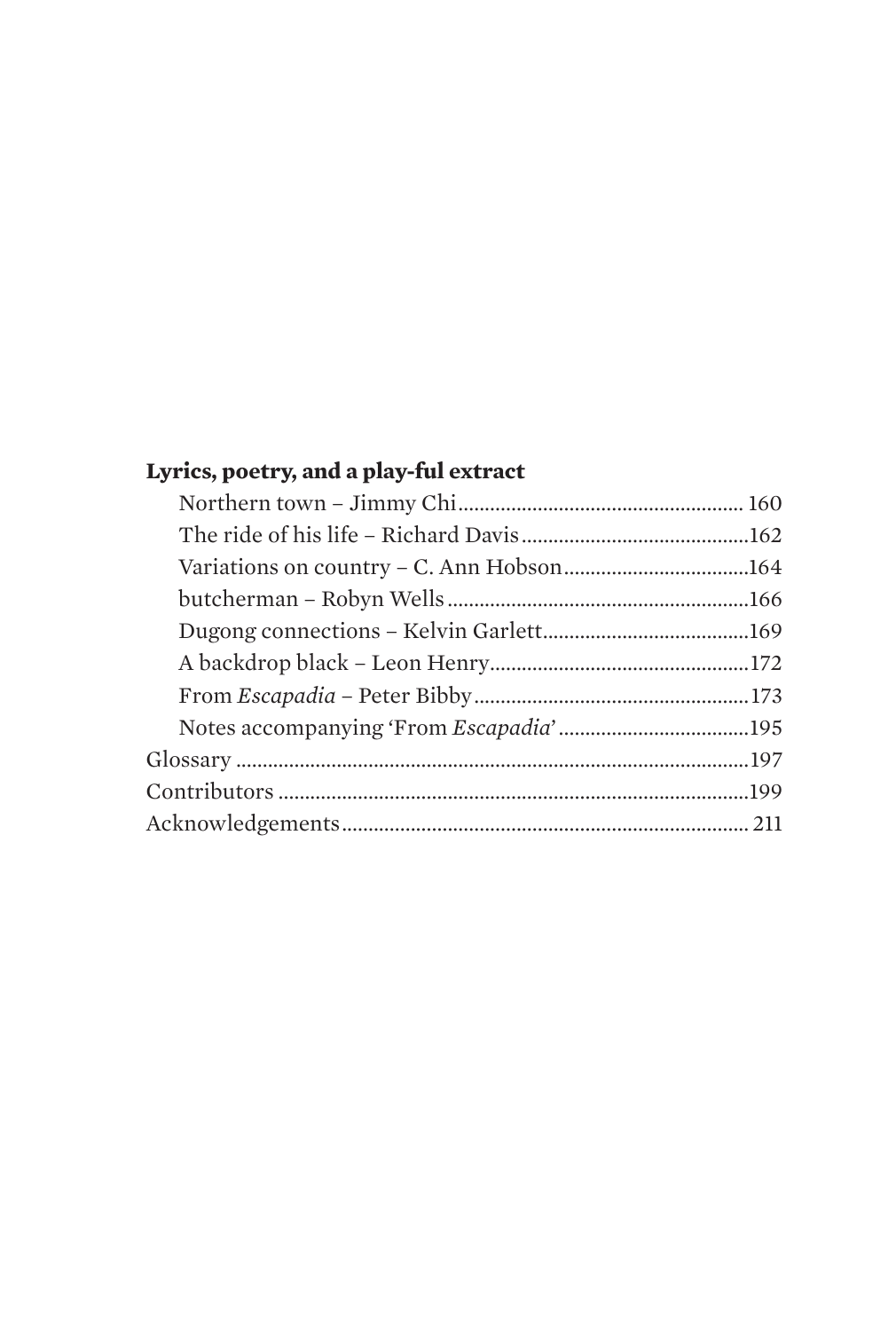### **PLACES NAMED IN THE TEXT**

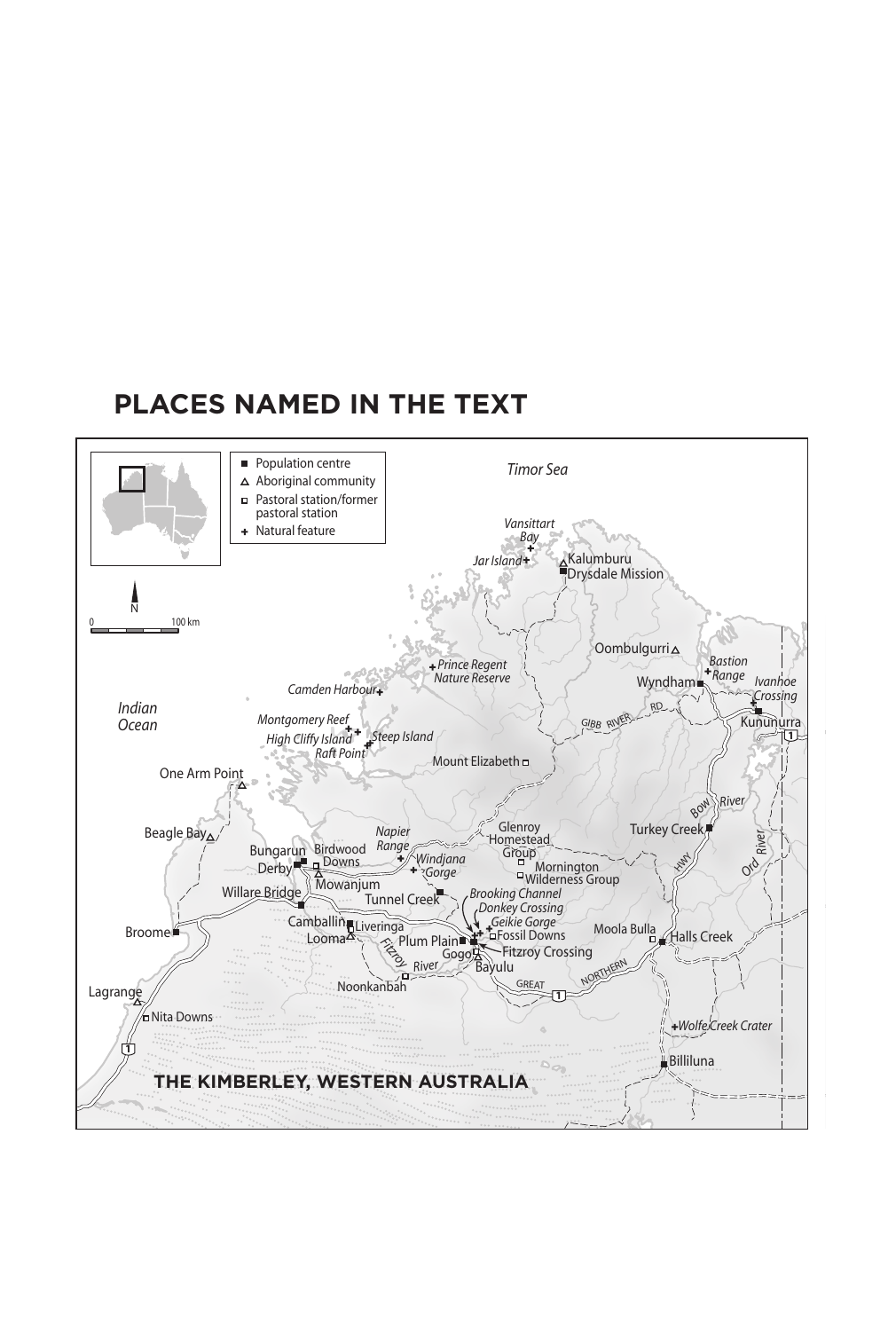## **Introduction** Sandy Toussaint

This book is about the Kimberley as a lived and loved place. It is also about writers and writing, and it is about readers and reading. It was not conceived with a singular view of the Kimberley, or of writers and readers, but with an interest in bringing the diversity of Kimberley life to a wide audience through the words, ideas and emphases of Indigenous and non-Indigenous writers, both established and new. Whilst many contributors identify as authors of literary fiction or as poets, there are others for whom these titles don't easily fit–anthropologists, environmentalists, historians, journalists, and lawyers, who (especially on an occasion like this) also write creatively. Such a literary mix expands our view of what constitutes an author; it also tells us more about the variegated nature of a remote and iconic Australian setting, and the uniqueness of the Kimberley landscape as inspiration. Reader engagement with the texts, and their responses, will also vary, especially when a reader's familiarity with the Kimberley comes into play. Whilst some readers will experience a few 'Ah ha!' or 'Yes …'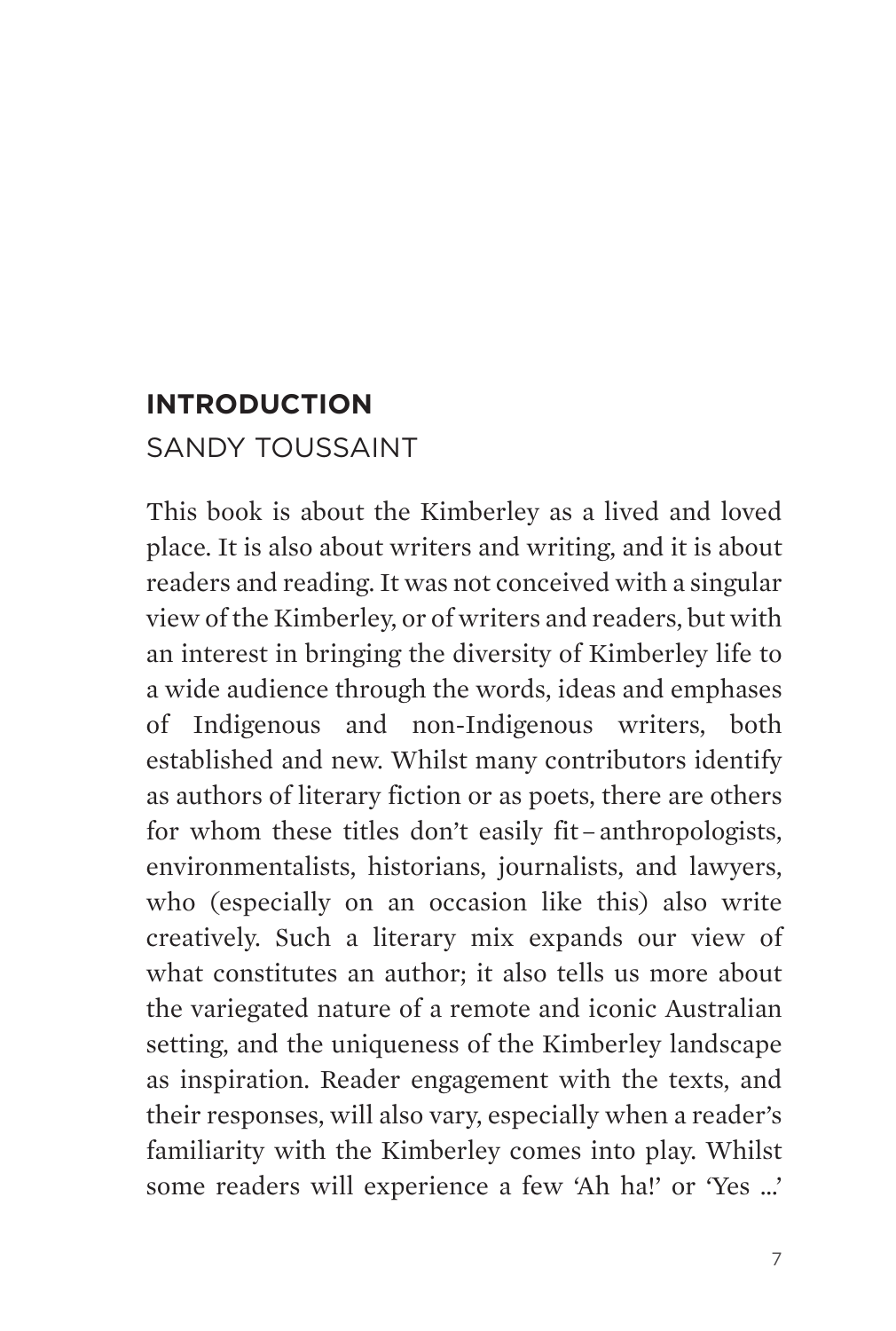school where words and images free, rather than constrain, young and old in a provocative, revealing and respectful way.

*Kimberley Stories* shows the richness of people's intrinsic connections to each other, and to place. It explores the intricacies of nature, pockets of social distress and disquiet, and it reflects humour, joy and hopefulness. From every vantage point, these qualities tell us something about the nature of the Kimberley, as well as the lives and realities of those who live in the Kimberley, visit from time to time, or aspire to do so.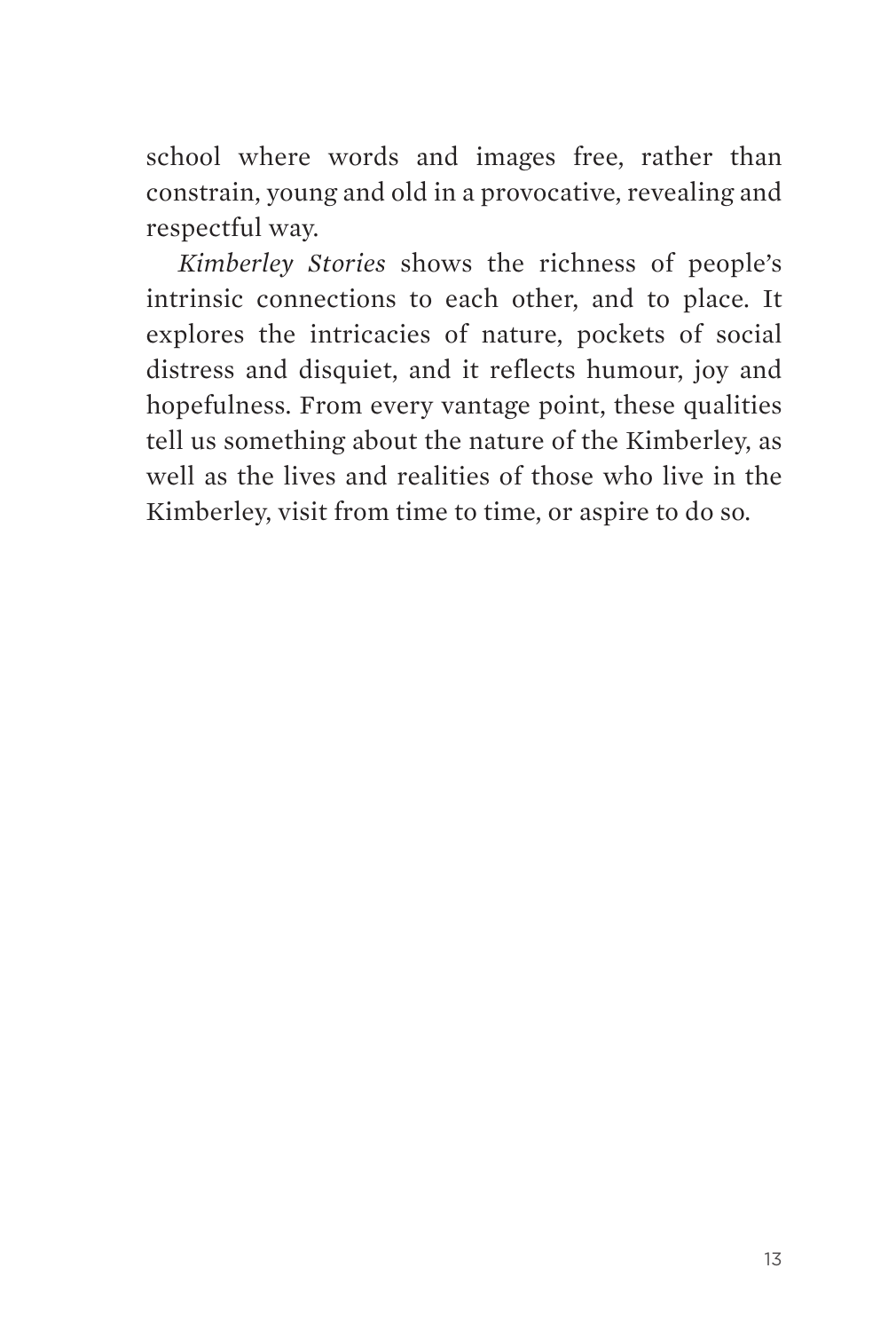## **Arriving, departing, and never quite leaving**  KATE AUTY

Exiting north from the Canning Stock Route just short of the Kimberley's Billiluna Community, you drive through a stand of desert oak. In the late afternoon sunlight the oaks sigh and seem to shiver. Even in midwinter the afternoon heat burns a fair skin: late into the day.

To your left you pass a tree stump out of which is carved a coolamon. Or the carving may be a western emblem, a survey marker. It is a little high, about midline. In the middle of the scar is carved '303'. In the Kimberley 303 can really only mean one thing. Firearm. Why anyone would have carved those numbers there is a mystery to us, and nothing in the map elaborates. Would the numbers be for someone leaving or entering the Canning Stock Route? We have just come off the Yiwarra Kuju, as Indigenous people call it, and along the route we have passed a lot of western death iconography: marble and timber headstones fenced by posts and rails. We know that equalisers occurred. For every white death, there is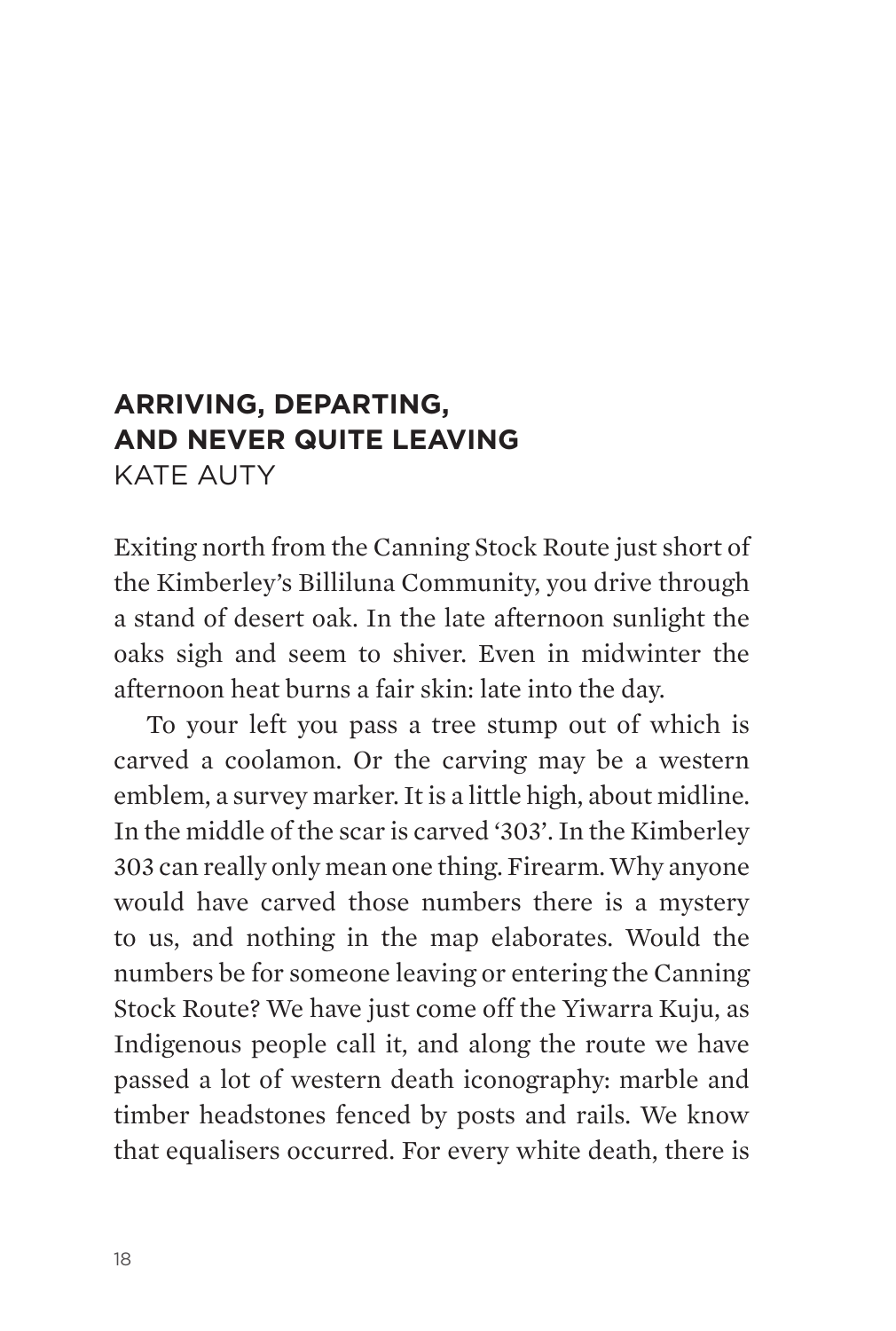at least one black. Administered by 303? Seems excessive in the bright light of the day.

The Canning is a stock, and now tourist, route. Even in its heyday, it was a rarely used folly supporting a northwestern dream of a cattle empire of vast proportions. Named after a colonial explorer called Canning, the route has been a place of sorrow and death since its western incarnation. Canning chained Aboriginal men and women and forced them to take him to a series of native wells: a young woman was released because she kept soiling herself, a man, the 'Moth', who behaved madly, was also released. Others. A Royal Commission in 1908 found nothing untoward had occurred. Canning 'lost' a man called Tobin on the return journey south, close to a place where there are significant rock art sites, because of the taking of 'portmanteaux' of value to local Aboriginal people. Others, non-Aboriginal and Aboriginal, lost their lives bringing cattle through. If there is a story about Indigenous people dying on the route it is usually regarded as a less important story than the one you can read in the non-Indigenous texts, of Canning the man and his triumph over nature. Up, over and after each successive sand dune as recent travellers we come to appreciate the comings and goings of those unaccustomed to the conditions but you also come to respect the ability of Aboriginal women, men and children to turn this part of the world into a place of subsistence. Before becoming a stock route the regularity of the residual chain of small-scale rock and sandy water holes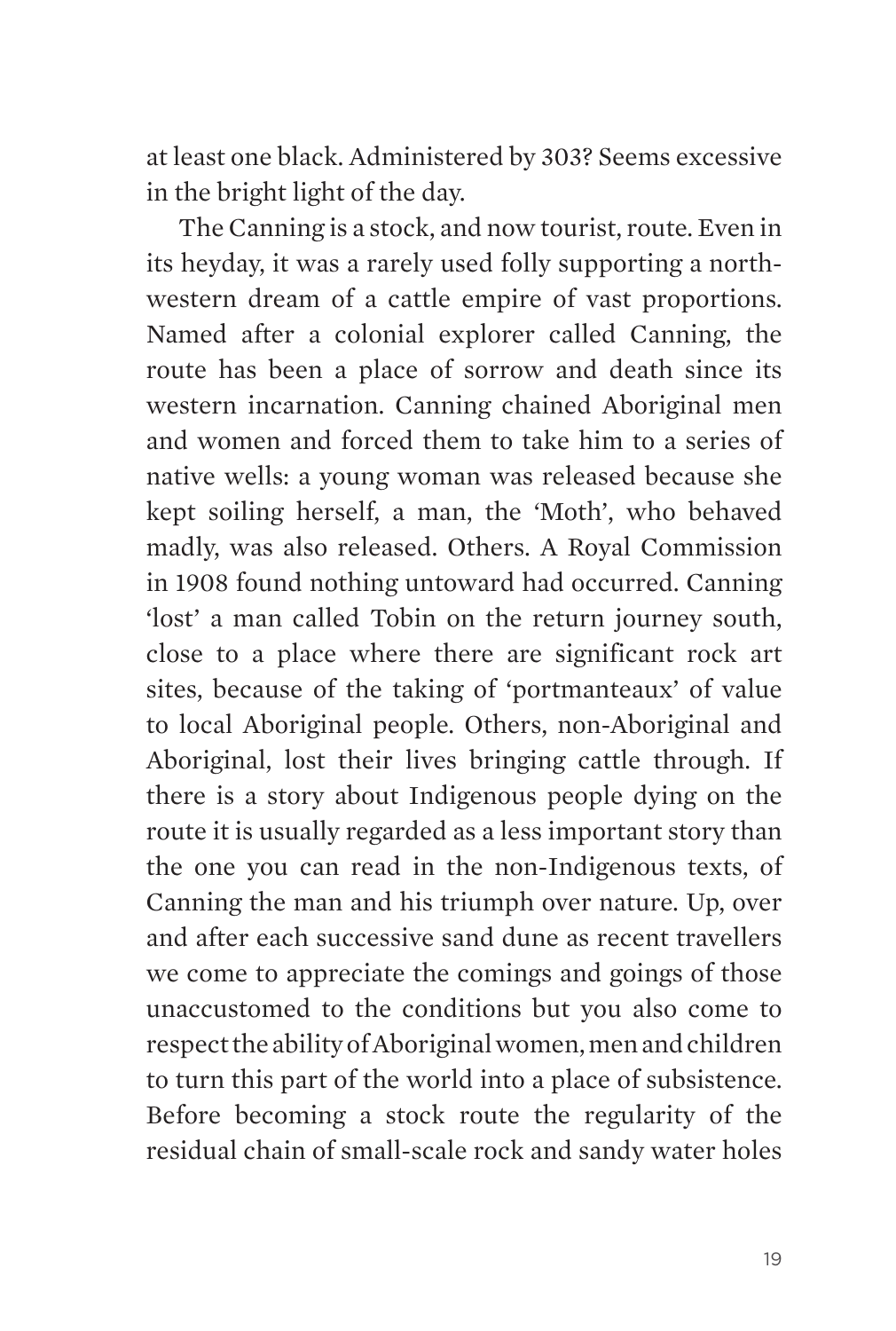(or 'native wells' as Canning put it) suggests a pathway fitted for other people's purposes. These are ritual and mundane, real and challenging. And they were made all the more difficult by a group of white men riding people down, chaining them up and depriving them of water.

These reflections are about my last time in the Kimberley. It was not so long ago. Charlie and I came off the stock route and put our clothes in a roadside bin. We put our waste, a plastic ten-litre water container, twelve days' worth of rubbish, in the Halls Creek tip. We stopped at Fitzroy Crossing and ate, not knowing the date or even the time. Whilst we were away important things occurred in the wider world. The Beaconsfield miners in Tasmania came up for air, blinking at the light, hairy-nosed wombat-like. My first time was in the 1950s when I took a long drive from Shepparton, Victoria. I was in the parents' car, John and Jean's, a Citroen D19. The Nullarbor Plain (also known as the Nullarbor Highway) was still dirt and we spent cracker night at the Eucla telegraph station letting off rockets. We still have a photograph of my sister Kelly and me standing in the doorway of the station, sand piled up around our feet, in red velvet dresses made from curtains taken from the windows at Maude Street. The western highway up the coast was also dirt. My brother was there too, so we were three kids in the back of the car, John and Jean in the front, changing drivers when tired. I remember waves of bright parrots, and I remember that driving at night meant we lay in the back seat and watched the trees pass between us, and we watched the stars. Until there were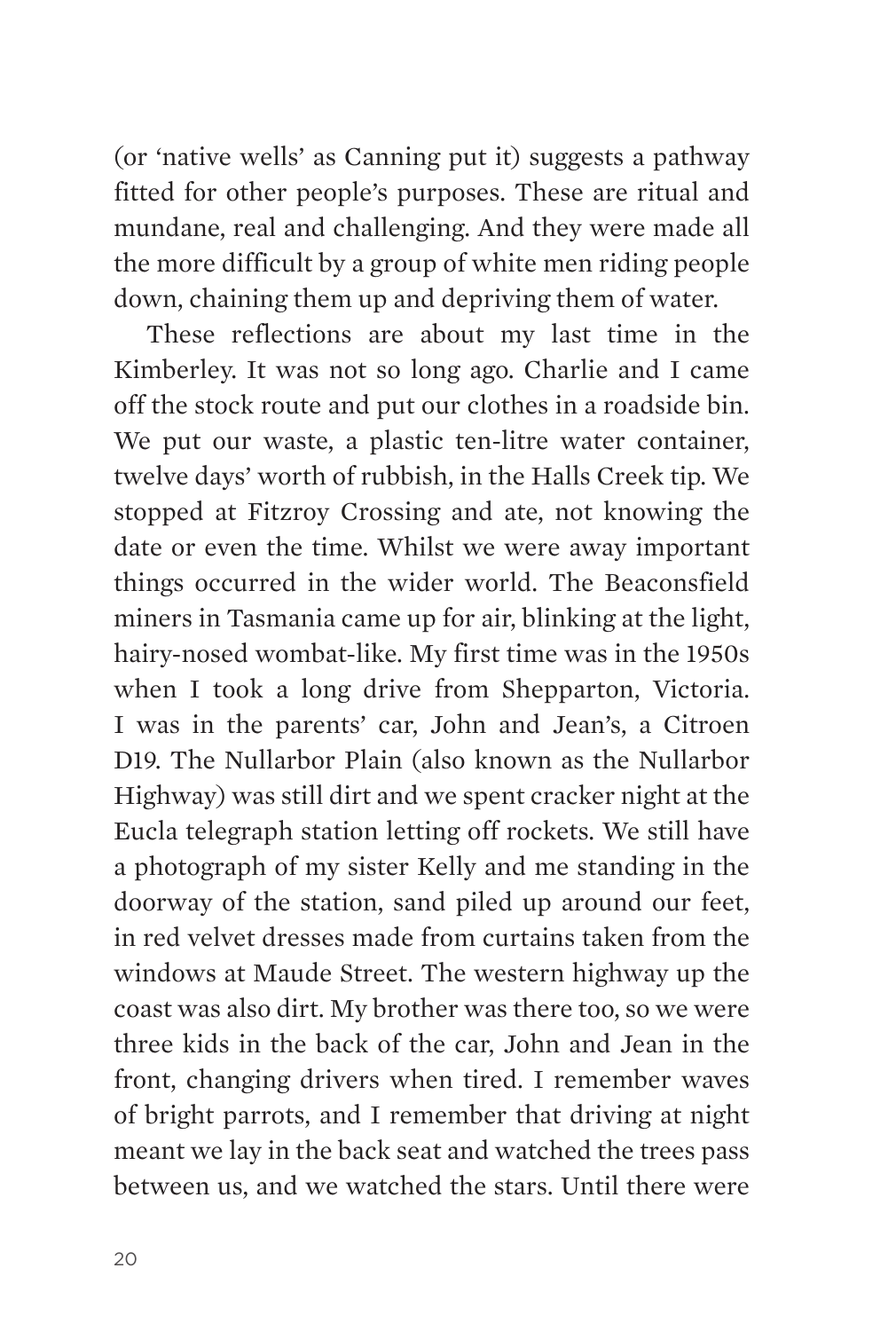no trees. I have no memory of what I now know to be that long, long treeless stretch of road north to Port Hedland. Perhaps I slept?

We stopped in Broome for breakfast but didn't stay when the bacon and eggs arrived at the cafe table with the egg yolk covered by a huntsman spider. It was all legs and round body cooked into the yolk. In an exercise of undisputed defiance we left without paying. Heavy with disappointment, we turned again to the roadway food stock of dried apricots and puffed wheat.

I also have no memory of the road from Broome east up the Great Northern Highway to Wyndham. We propped in the car at the Ivanhoe Crossing, the river being in flood. When we crossed we stopped to stay for three years at the Ord River research station with its cotton and sugar cane, and with other non-Indigenous people from the south, from Holland, and from the Baltic states. The tin roofs of the technical assistants' quarters, out in the paddock, sent ripples of heat back into the sky, visible, destabilising.

The first house we stayed in at the Kimberley Research Station was nearly opposite the mess hall, over the road from the cook's house and facing the river. Trees included jacaranda and poinsettia. Not Indigenous. You had to walk up to the rim or back from the river to find eucalypts. In wildflower season the plain back from the river was a blanket of colour. After rain this was where we caught the tadpoles. The mess hall was to the west of the makeshift barbeque area where a man called Cruikshank used to air guitar 'El Paso' and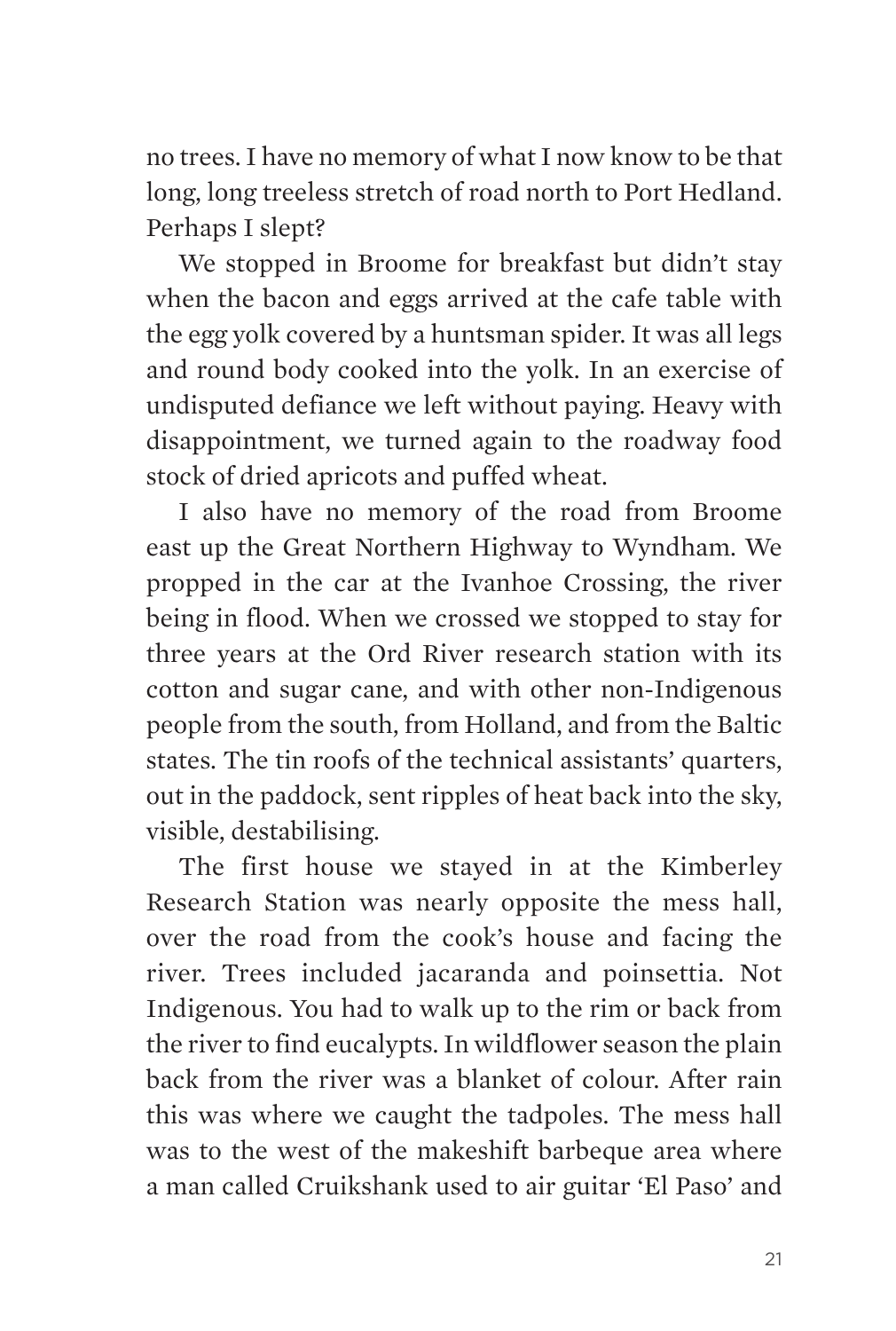other western songs before challenging others to swim the river, which he did at least once. The barbeque area also doubled as the outdoor movie theatre where we could watch films brought up from Perth through a hail of fruit bats stimulated by the light.

The one-room school was one street back from the river, past the round concrete out-of-ground pool. My brother Peter could ride his tricycle across the bottom of the pool without needing to come up for breath. He and I started in the school after Christmas; Kelly was the baby and too young.

We moved to a house down the road from the school, past the technical assistants' quarters and next to some of the other scientists' houses. The Thompsons had a Peugeot and three kids. They also had a Dalmatian dog which seemed to have no personality in the way those dogs do. The mothers helped each other and shared. They ordered the supplies together and mostly laughed when the orders arrived out-of-sorts. One year a massive order of toilet paper arrived–dozens and dozens and dozens of rolls. Another time a laminex table arrived with unmatched chairs–a looming, disappointing drama, sorted by sharing.

The Aboriginal kids came over to school from the Ivanhoe Station. They could swim and run and jump better than we ever would. When we marched onto the Fitzroy Crossing oval for school sports and won nothing, Jean said in her wry way, 'You marched on so well, looking wonderful.' We probably did, with the pride kids have about those sort of straight-up things before they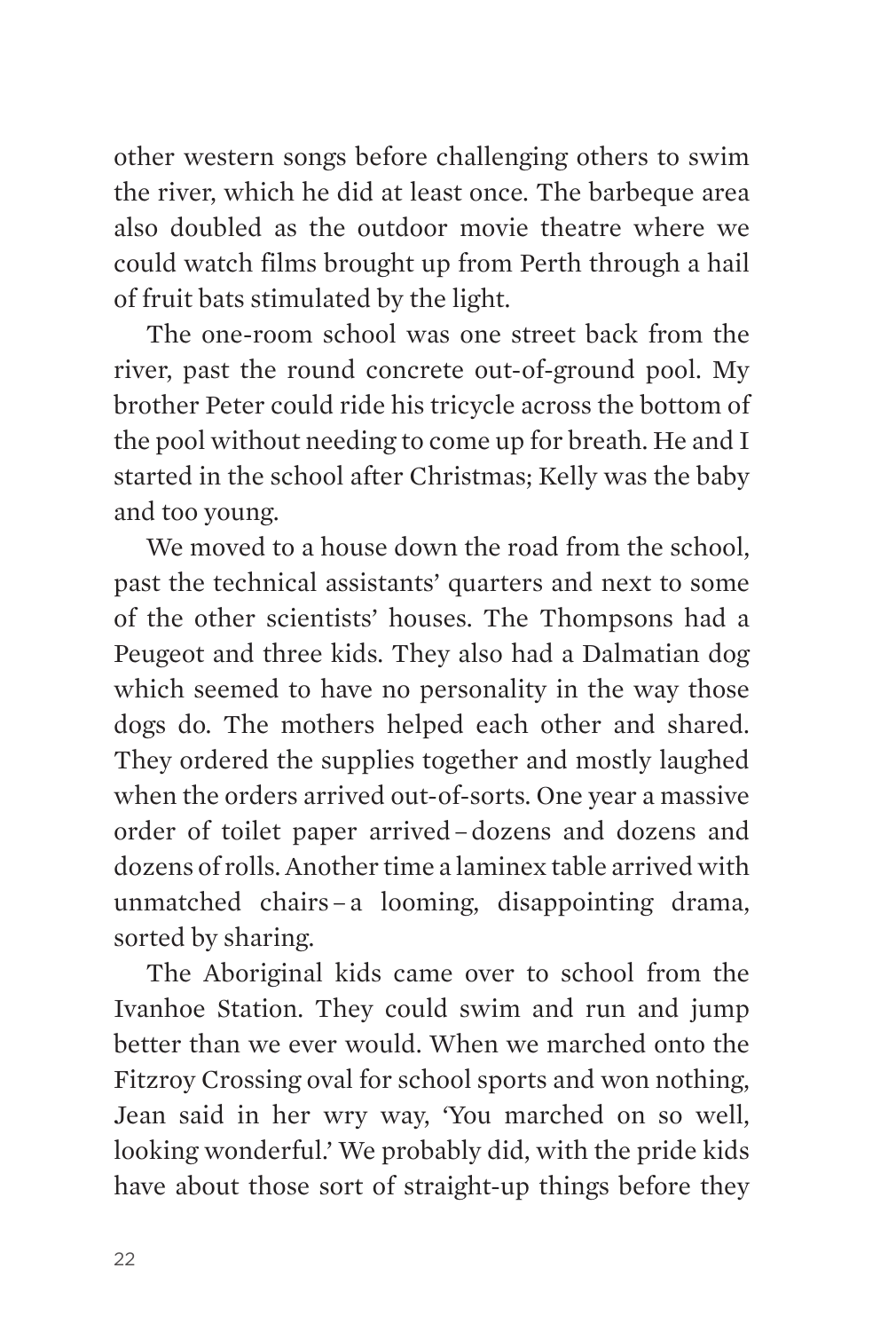realise it is mostly all bullshit.

The teachers took a longer journey than us, literally and figuratively, to get to the Kimberley Research Station School. Young and know-nothing they came up from Perth and, tour of duty done, returned again. It seemed to occur on an annual basis. One nice young woman who lived next door used to make iced coffee after school if we went for a visit. She didn't seem to stay as long as others. One played the melodica, a foolish instrument, but portable. One put silly work puzzles on the blackboard that the Aboriginal kids had no chance of solving–doubled-up words, bad spelling errors. In a cruel twist you had to get the puzzle before you could leave the room for lunch. The teachers always seemed hot, and often flustered. Sometimes an examiner arrived and then there were two teachers in the room. We wrote on slates. I was told, 'Kathryn I don't usually hit girls but I will make an exception for you.' I had been talking and giggling with Carol Gerrard in class. I thought Carol was wonderful. She was calm and poised and didn't seem to care about being chastised, whereas I did. In the schoolyard I seem to remember we mixed, but not well. I remember a white girl arriving who assumed control of games and associations and who invited me to her house in Kununurra for a birthday party which didn't take place. It wasn't even her birthday. The twenty-four mile round trip for my parents, a tense overnight stay and less friendly relations afterwards, is something I remember still. I also remember the Ivanhoe kids and the song 'You are my sunshine'. Years later Yorta Yorta people, Rochelle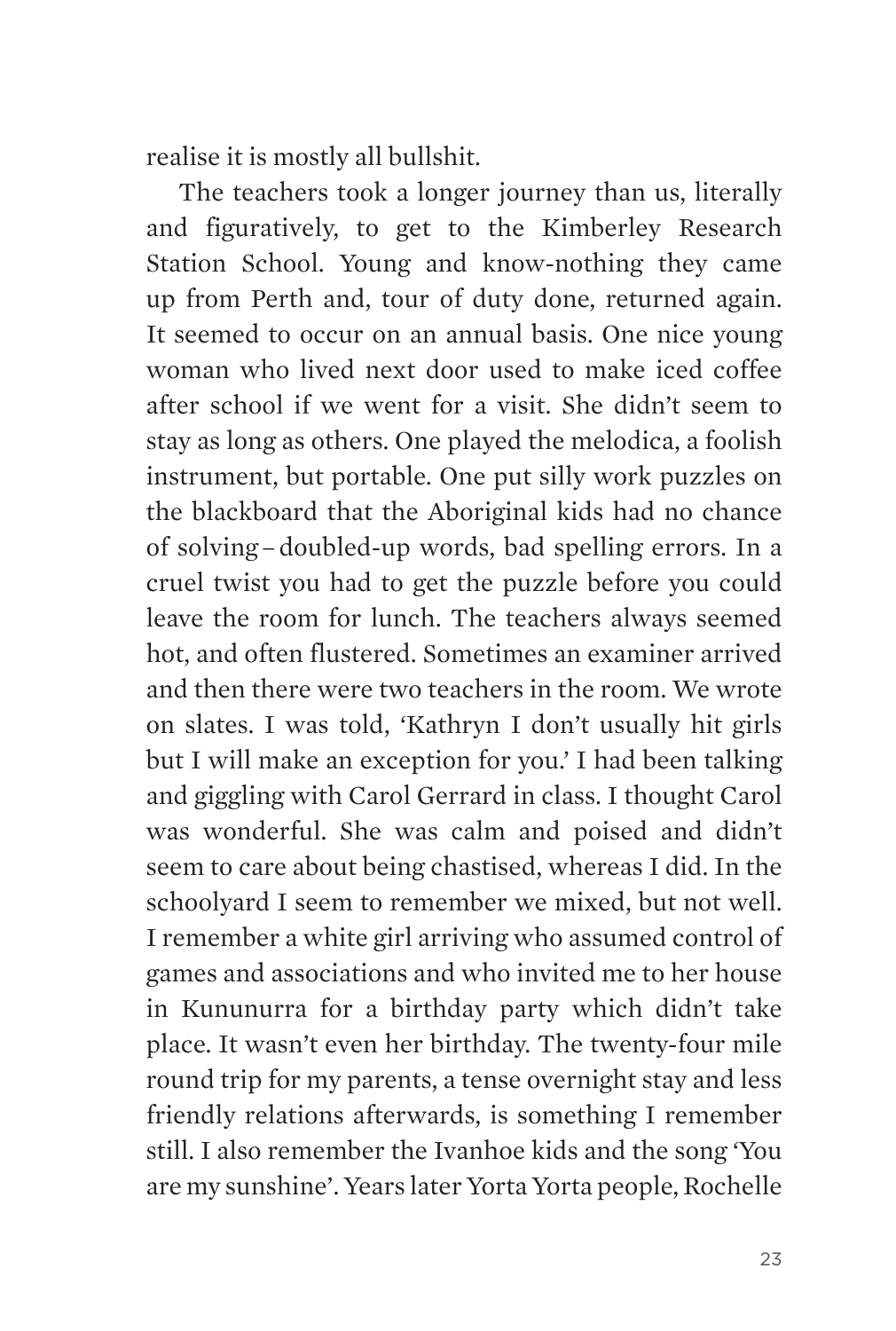Patten and Sandra Bailey, and I, sang it at a campfire at Cummeragunja by the Murray River in Victoria.

We were naughty and swore. When we returned south I knew more swearwords than any other kid in any class I entered. I learned them off one of the white girls. We played mothers and fathers down by the river, captured and lost the butterflies that somehow got through the chicken wire we used as their cage. In the absence of initiative-crushing parental supervision we put our legs in the water to tempt the salties that we knew to be there. We knew because we had seen one great long crocodile carcass laid out under the mess when someone shot it down by the pump station. We knew this too as Jean had a photo, taken over the width of the river, of a great large log-like thing which suddenly, surprisingly, slid into the water, graceful and racy.

That long journey to the Kimberley for one teacher ended as suddenly as it started. You remember these things in segments, as you see things that way when you are shamed enough to wish you could look away. You turn your head but are drawn back in. He arrived, like the others, without any serious notice being taken of the loss of the one who went before. He came to the school in the morning, being there before we arrived. He taught us 'see Betty run' and 'watch Spot jump' stories, and reading skills that, for the white kids, probably had meaning. I have no idea how long he was there before the unwatchable occurred. One of the young Aboriginal girls, fearful of asking to go to the toilet, wet her pants. The teacher was enraged. He forced her nose into her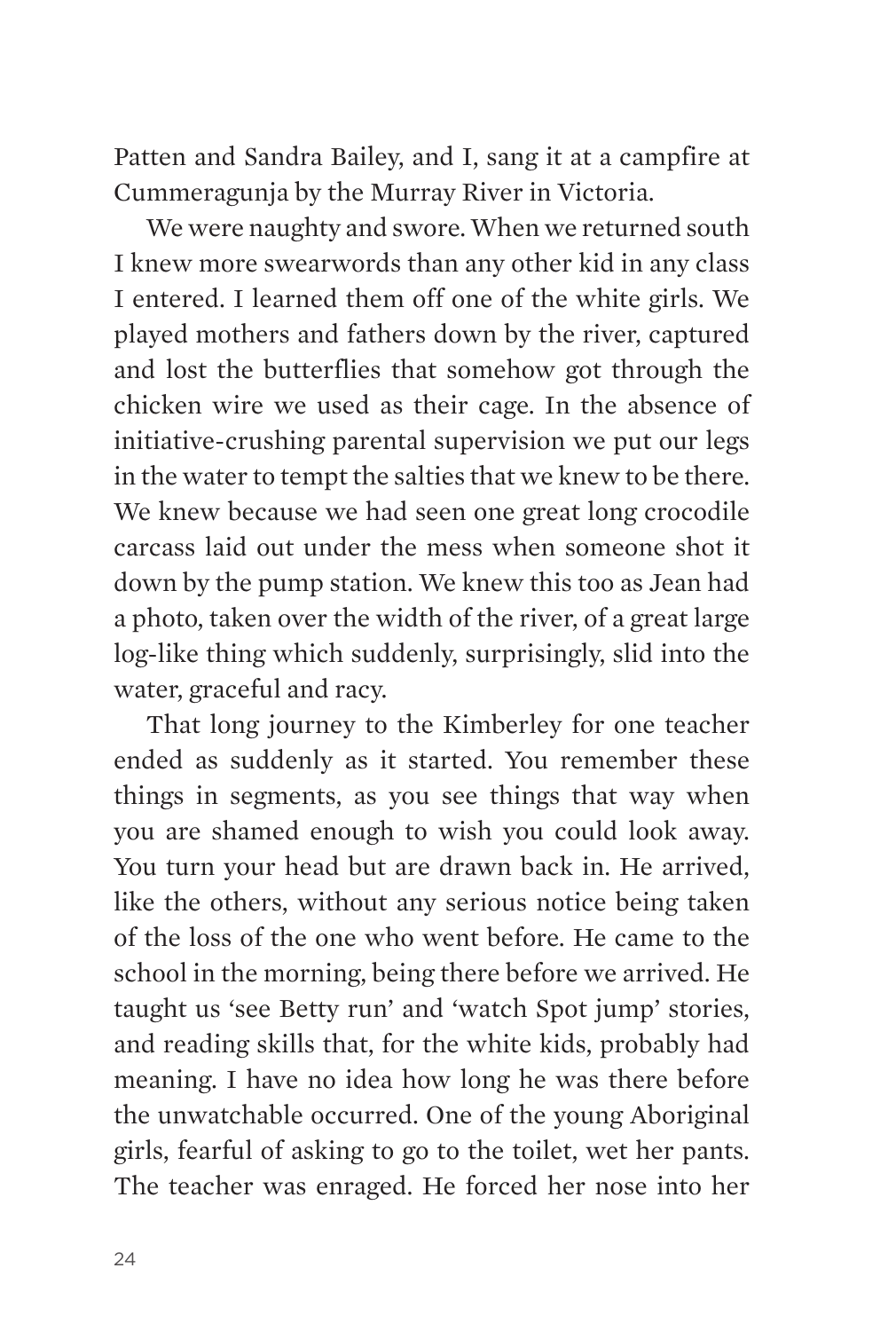pee. I think we all went home shortly afterwards. We told Jean. Jean told John. Other children may have done the same. I recall John and one of the other scientists getting into the Citroen, going to the teacher's house and driving him to Wyndham airport where he was told to wait for the next plane. For us, the children of the scientists, it was a clear illustration of what was good and bad, what was acceptable and what wasn't. For us nevertheless the weeks that followed were wonderful. Jean taught us 'A for apple' and 'B for bat' at home, with marvellous flexible school hours.

Then another teacher came and we all went back to school. We in the scientists' camp were clear about what had happened but I don't know whether the Aboriginal kids were. That was the way it was. Even when something proper or good happened we struggled with the means to convey the message. As children we were probably better at passing the message on than the adults but we weren't good at explaining stuff that happened yesterday.

Years later I think that this day might have passed unremarkably if it hadn't happened on the Kimberley Research Station, a scientific enclave, where some things were not tolerated. People from the south … us, not great champions and always going to move on, we nevertheless made a difference, however insignificant in the great scheme of things, on that day.

When it came time to leave, the Whites in recently created Kununurra were still trying to segregate the newly opened school. Again scientists and the pedal radio threat of exposure stopped them. The school opened to